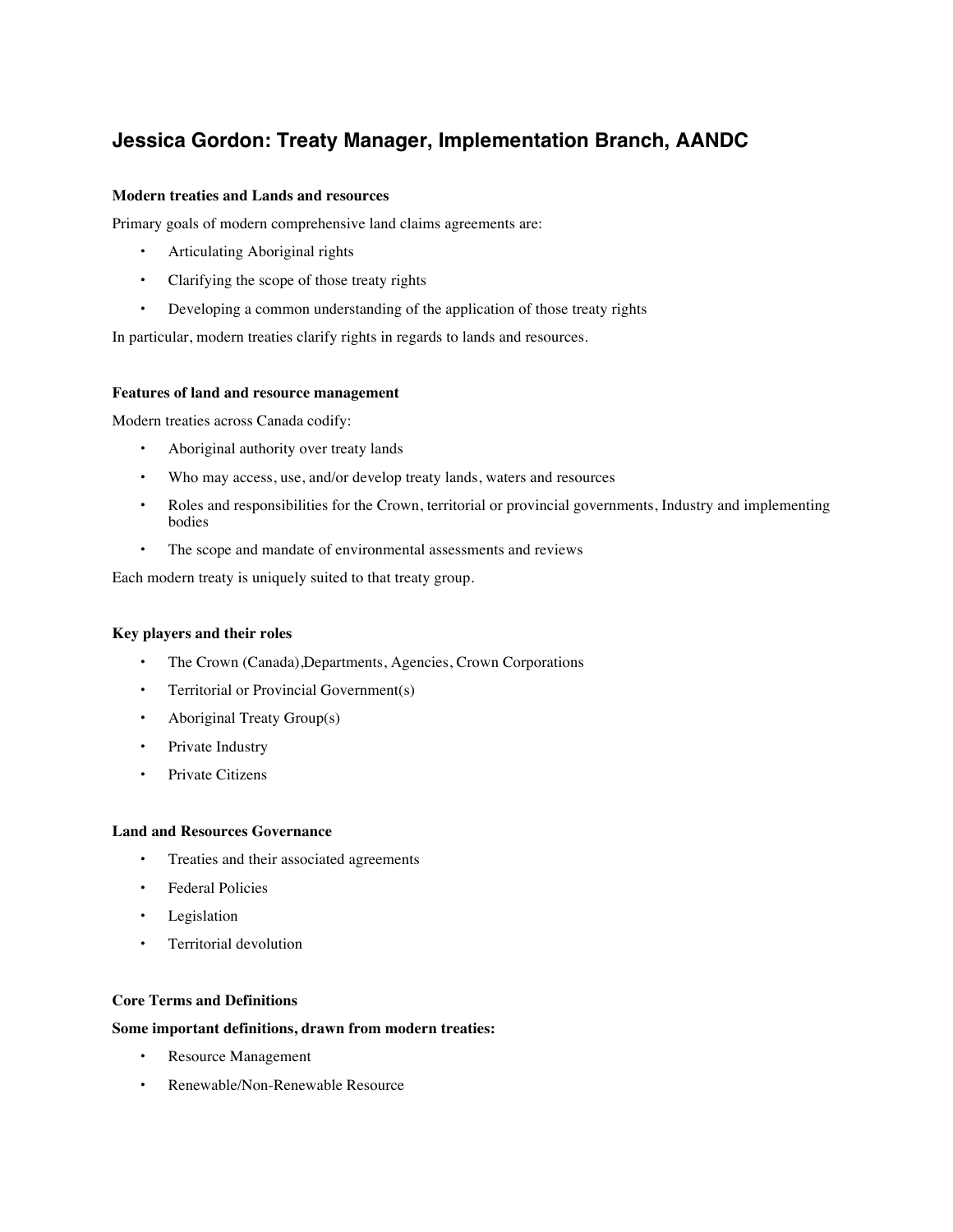- Surface Rights, Sub-Surface Rights
- Co-Management
- Public Board
- Land Use Plan

# **Examples of modern treaty land and resource provisions**

#### • **Yukon Umbrella Final Agreement**

5.5.1 *Subject to its Settlement Agreement, each Yukon First Nation, as owner of Settlement Land, may exercise the following powers of management in relation to its settlement land:*

5.5.1.3 *to charge rent or other fees for the use and occupation of its Settlement Land;*

# • **Inuvialuit Final Agreement**

7.(2) *The Inuvialuit shall, by virtue of the Settlement Legislation, be granted title in fee simple absolute to the beds of all lakes, rivers, and other water bodies found in Inuvialuit lands.*

7.(3) *For greater certainty, the Crown shall retain ownerships to all waters in the Inuvialuit Settlement Region.*

# • **Labrador Inuit Land Claims Agreement**

4.6.1 *A Person who wishes to extract, use or dispose of Carving Stone from Labrador Inuit Lands must obtain a permit from the Nunatsiavut Government*

#### **North versus South**

The management of land and resources in treaty regions varies between the North and South. Common to both, however, is the National Energy Board.

#### **South of 60:**

- Canadian Environmental Assessment Agency
- Canadian Nuclear Safety Commission

#### **North of 60:**

• Boards, Committees, Panels

#### **Environmental assessment in the North**

Environmental assessment is a planning/decision making process to predict environmental effects of proposed initiatives.

- Minimize adverse environmental effects before they occur.
- Incorporate environmental factors into decision making.

**Socio-economic assessment** is a process that identifies the potential effects of proposed activities.

• Conducted to ensure that potential projects do not undermine the social systems of individuals and communities

#### **Principles of Accessing and Using Treaty Lands**